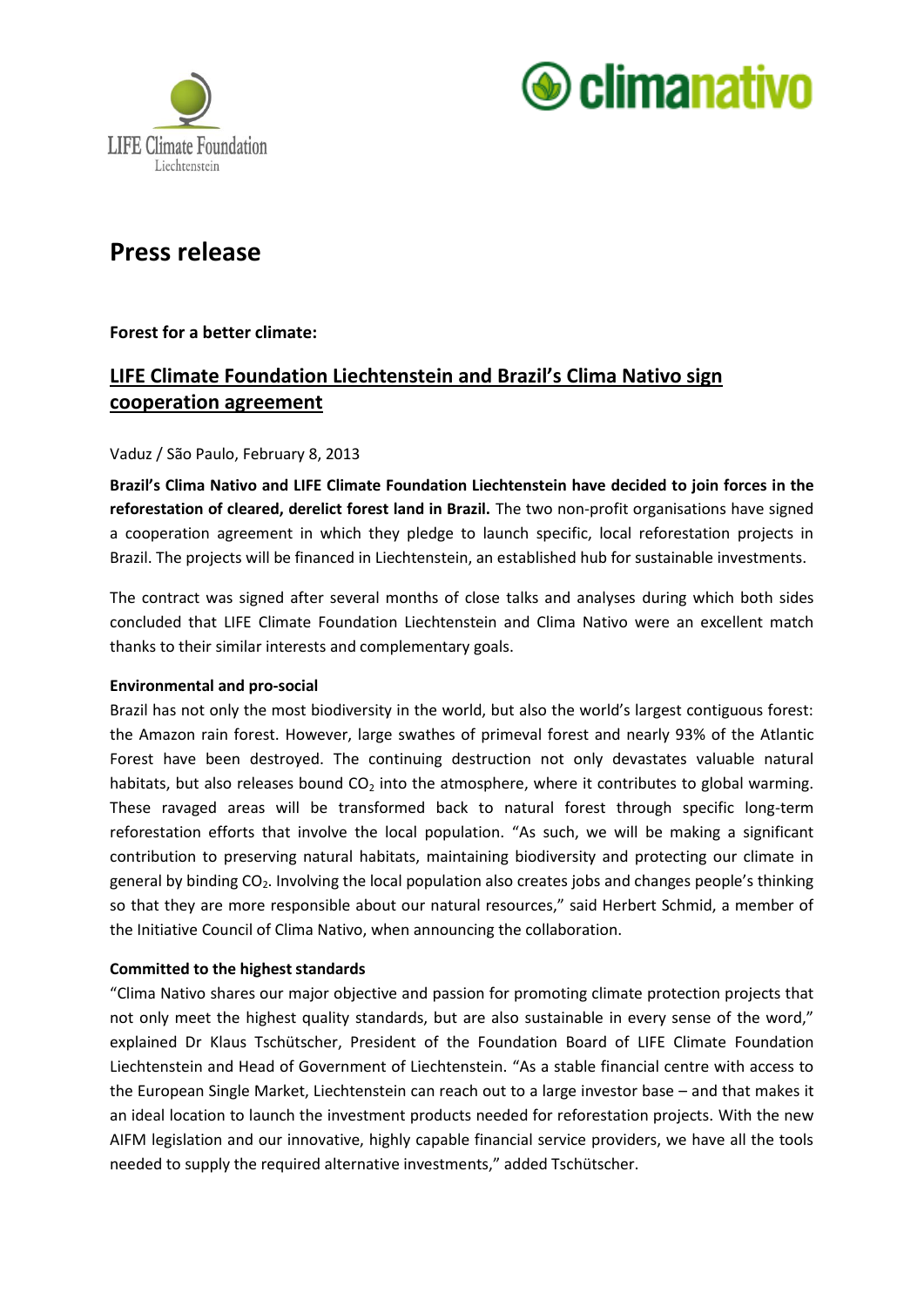



For LIFE Climate Foundation Liechtenstein, the partnership with Clima Nativo is a logical extension of its chosen strategy: to pursue concrete, sustainable climate protection projects that are credible, professional, reputable and effective. LIFE Climate Foundation Liechtenstein does not invest any funds itself, though. Instead, it acts as a financing platform that brings together projects and investors.

#### **Finance and politics go hand and hand**

The partnership between Clima Nativo and LIFE Climate Foundation Liechtenstein will allow funds to be channelled and used where they are needed and can effectively accomplish something. "I can attest that our political leaders respect and appreciate Liechtenstein's commitment and support for protecting our country's forests. We also know that no tax treaties have been signed between Brazil and Liechtenstein yet, even though one would be beneficial for the planned investments in our country. For that reason, we have used our excellent connections in Brazil to push for the initiation of talks on a tax treaty," concluded Schmid.

**LIFE Climate Foundation Liechtenstein** is a non-profit foundation established in early 2009 under Liechtenstein law. The goals of LIFE Climate Foundation Liechtenstein are to raise awareness and promote all aspects of sustainability and climate protection in order to protect our environment for future generations so they can lead a better life. The foundation's supporters include the Government of the Principality of Liechtenstein, the Liechtenstein Bankers Association, the Liechtenstein Association of Professional Trustees, the Liechtenstein Investment Fund Association, the Liechtenstein Insurance Association and the University of Liechtenstein. Through the participation of business, science and policymakers, LIFE Climate Foundation Liechtenstein has become the driving force and private-public partnership who reaches out to key sustainability players and brings them all to the table.

**CLIMA NATIVO** is a non-profit initiative dedicated to preserving natural resources and advancing the aims of the Kyoto Protocol through the development of tools and incentives. CLIMA NATIVO is convinced that Brazil, a country with a rich natural heritage and one of the future major economic powers, has an important role to play in the reduction of greenhouse gases. CLIMA NATIVO also believes that we can minimise the impact of global warming by planting trees, limiting deforestation and changing our own individual behaviour. This is why CLIMA NATIVO has made it its mission to promote and support local Brazilian projects that further these goals.